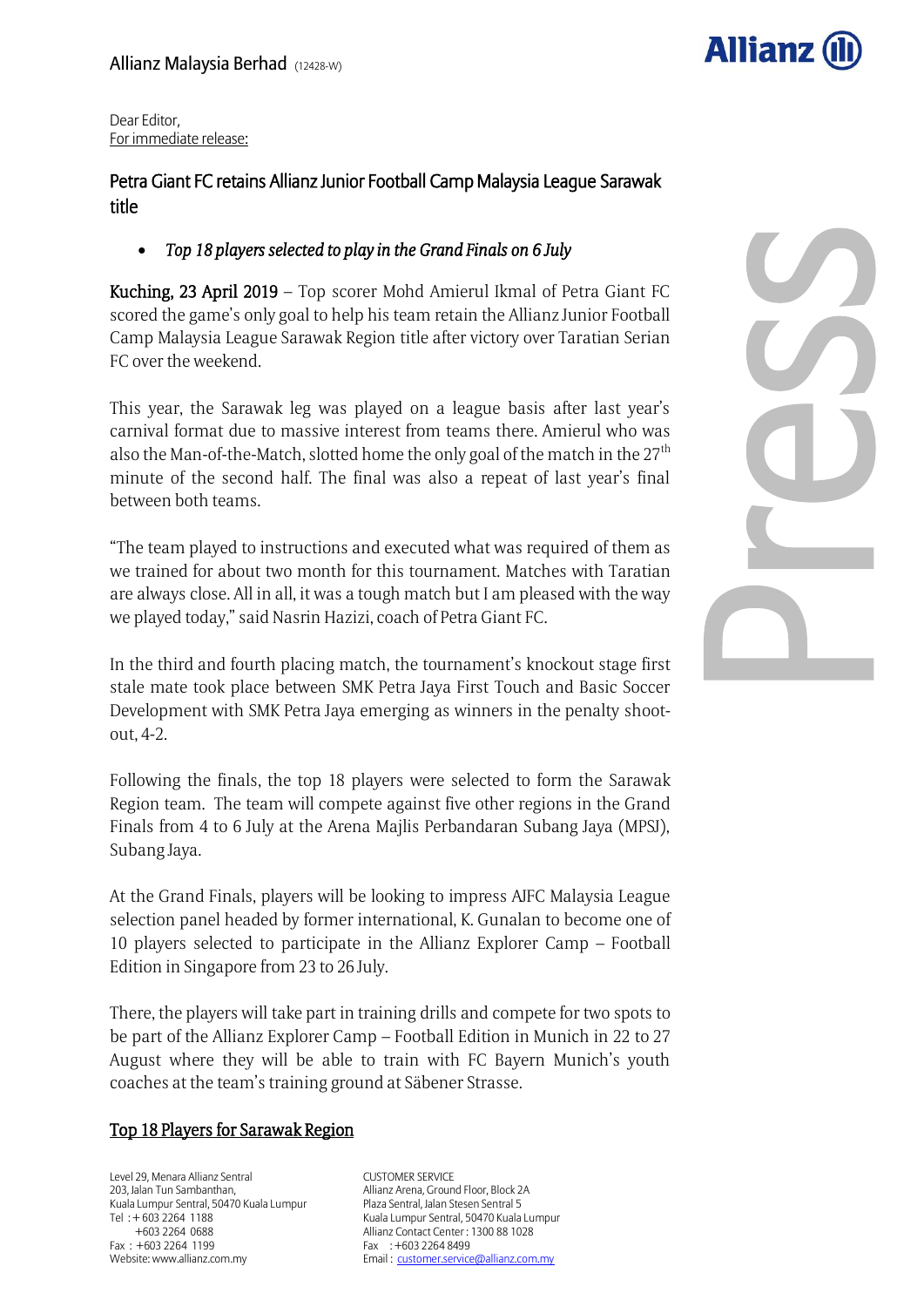

Goalkeepers: Mohamad Irfan (Taratian Serian FC), Abang Mukhriz (SMK Petra Jaya First Touch)

Defenders: Nurhidayat Iqmal (Petra Giant FC ), Josh Michael (Taratian Serian FC), Stevenson Steward (Petra Giant FC), Zaifudin Seruji (Taratian Serian FC), Stephen Joi (Taratian Serian FC), Aizad Murni (Petra Giant FC);

Midfielders: Mohamad Shafiq (Basic Soccer Development), Raphaeldo Will (Taratian Serian FC), Muhammad Fikri (Petra Giant FC), Bayker Vickler (Taratian Serian FC), Emal Idham (SMK Sri Matang);

Strikers: Azria Aliff (Petra Giant FC), Mohammad Nuraiman (SMK Petra Jaya First Touch), Kieran Sia (Borneo Youth Football Academy), Muhammad Fariduddin (Petra Giant FC), Mohammad Afiezul (Taratian Serian FC)

AJFC was launched in Malaysia in 2012 and is opened to aspiring footballers aged between 14 and 16 years old.

To keep up to date with the AJFC Malaysia League 2019, visit the official website [allianzfootball.com.my](http://www.allianzfootball.com.my/) or follow Allianz Malaysia's Facebook and Instagram page: [facebook.com/AllianzMalaysia](http://www.facebook.com/AllianzMalaysia) and [instagram.com/allianzmalaysia.](http://www.instagram.com/allianzmalaysia)

### About Allianz in Malaysia

The investment holding company, Allianz Malaysia Berhad, a subsidiary of Allianz SE, has two insurance subsidiaries - Allianz General Insurance Company (Malaysia) Berhad ("Allianz General") and Allianz Life Insurance Malaysia Berhad ("Allianz Life").

Allianz General is one of the leading general insurers in Malaysia and has a broad spectrum of services in personal lines; small to medium enterprise business and large industrial risks. The GWP for general insurance business for financial year 2018 reached a mark of RM2.12 billion.

Allianz Life offers a comprehensive range of life and health insurance and investment-linked products and for the financial year 2018, Allianz Life recorded a GWP of RM2.38 billion and is one of the fastest growing life insurers in Malaysia.

Allianz Malaysia has 33 branches nationwide.

In 2018, Allianz Malaysia was recognised at the National Contact Centre Award 2018 for Best Customer Relationship Management for Contact Centre (Silver) and Best Innovative Adoption Award (Merit). Allianz General's Allianz Road Rangers: 24- Hour Call Centre advertisement won Top Ad in Financial Services and Institutions at the YouTube Malaysia Awards 2018. In 2017, Allianz Malaysia Berhad was awarded the Best Corporate Responsibility Initiatives (below RM10 billion market capitalisation) at The Edge Billion Ringgit Club Awards 2017, while Allianz General was recognised as the Best Motor Insurance Company in 2016 by iBanding.com.

To learn more about Allianz Malaysia, visi[t allianz.com.my](http://www.allianz.com.my/) Facebook[: facebook.com/AllianzMalaysia/](https://www.facebook.com/AllianzMalaysia/) | Instagram[: instagram.com/allianzmalaysia/](http://www.instagram.com/allianzmalaysia/)

### About Allianz

Level 29, Menara Allianz Sentral 203, Jalan Tun Sambanthan, Kuala Lumpur Sentral, 50470 Kuala Lumpur Tel : + 603 2264 1188 +603 2264 0688 Fax : +603 2264 1199 Website: www.allianz.com.my CUSTOMER SERVICE Allianz Arena, Ground Floor, Block 2A Plaza Sentral, Jalan Stesen Sentral 5 Kuala Lumpur Sentral, 50470 Kuala Lumpur Allianz Contact Center : 1300 88 1028 Fax : +603 2264 8499 Email : customer.service@allianz.com.my The Allianz Group is one of the world's leading insurers and asset managers with more than 92 million retail and corporate customers. Allianz customers benefit from a broad range of personal and